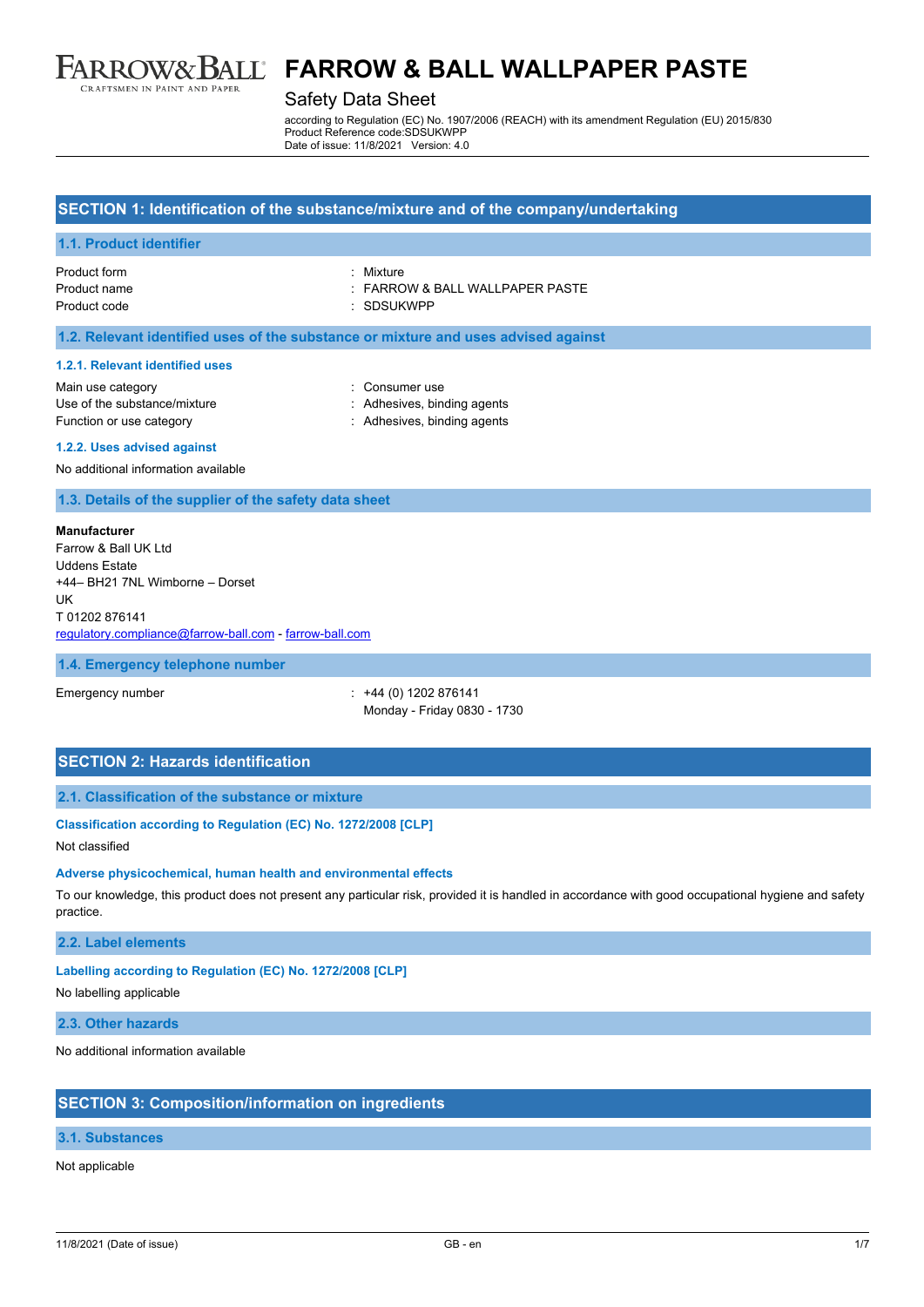# Safety Data Sheet

according to Regulation (EC) No. 1907/2006 (REACH) with its amendment Regulation (EU) 2015/830

| 3.2. Mixtures            |                           |               |                                                                                     |  |  |  |
|--------------------------|---------------------------|---------------|-------------------------------------------------------------------------------------|--|--|--|
| <b>Name</b>              | <b>Product identifier</b> | $\frac{9}{6}$ | <b>Classification according to</b><br><b>Regulation (EC) No. 1272/2008</b><br>[CLP] |  |  |  |
| <b>STARCH ETHER</b>      | CAS-No.: 9005-27-0        | $\geq 50$     | Not determined                                                                      |  |  |  |
| <b>SYNTHETIC POLYMER</b> | CAS-No.: 71302-91-5       | $30 - 50$     | Not determined                                                                      |  |  |  |

Full text of H and EUH statements: see section 16

# **SECTION 4: First aid measures 4.1. Description of first aid measures** First-aid measures after inhalation : Remove person to fresh air and keep comfortable for breathing. First-aid measures after skin contact : Wash skin with plenty of water. First-aid measures after eye contact : Rinse eyes with water as a precaution. First-aid measures after ingestion : Call a poison center or a doctor if you feel unwell. **4.2. Most important symptoms and effects, both acute and delayed** No additional information available

# **4.3. Indication of any immediate medical attention and special treatment needed**

Treat symptomatically.

| <b>SECTION 5: Firefighting measures</b>                    |                                                                                                                                             |  |  |  |
|------------------------------------------------------------|---------------------------------------------------------------------------------------------------------------------------------------------|--|--|--|
| 5.1. Extinguishing media                                   |                                                                                                                                             |  |  |  |
| Suitable extinguishing media                               | : Water spray. Dry powder. Foam.                                                                                                            |  |  |  |
| 5.2. Special hazards arising from the substance or mixture |                                                                                                                                             |  |  |  |
| Hazardous decomposition products in case of fire           | : Toxic fumes may be released.                                                                                                              |  |  |  |
| 5.3. Advice for firefighters                               |                                                                                                                                             |  |  |  |
| Protection during firefighting                             | : Do not attempt to take action without suitable protective equipment. Self-contained<br>breathing apparatus. Complete protective clothing. |  |  |  |

| <b>SECTION 6: Accidental release measures</b>                            |                                                                                                                                                                |  |  |  |
|--------------------------------------------------------------------------|----------------------------------------------------------------------------------------------------------------------------------------------------------------|--|--|--|
| 6.1. Personal precautions, protective equipment and emergency procedures |                                                                                                                                                                |  |  |  |
| 6.1.1. For non-emergency personnel                                       |                                                                                                                                                                |  |  |  |
| Emergency procedures                                                     | : Ventilate spillage area.                                                                                                                                     |  |  |  |
| 6.1.2. For emergency responders                                          |                                                                                                                                                                |  |  |  |
| Protective equipment                                                     | : Do not attempt to take action without suitable protective equipment. For further information<br>refer to section 8: "Exposure controls/personal protection". |  |  |  |
| <b>6.2. Environmental precautions</b>                                    |                                                                                                                                                                |  |  |  |
| Avoid release to the environment.                                        |                                                                                                                                                                |  |  |  |
| 6.3. Methods and material for containment and cleaning up                |                                                                                                                                                                |  |  |  |
| Methods for cleaning up                                                  | Mechanically recover the product                                                                                                                               |  |  |  |

| Methods for cleaning up | : Mechanically recover the product.                             |
|-------------------------|-----------------------------------------------------------------|
| Other information       | : Dispose of materials or solid residues at an authorized site. |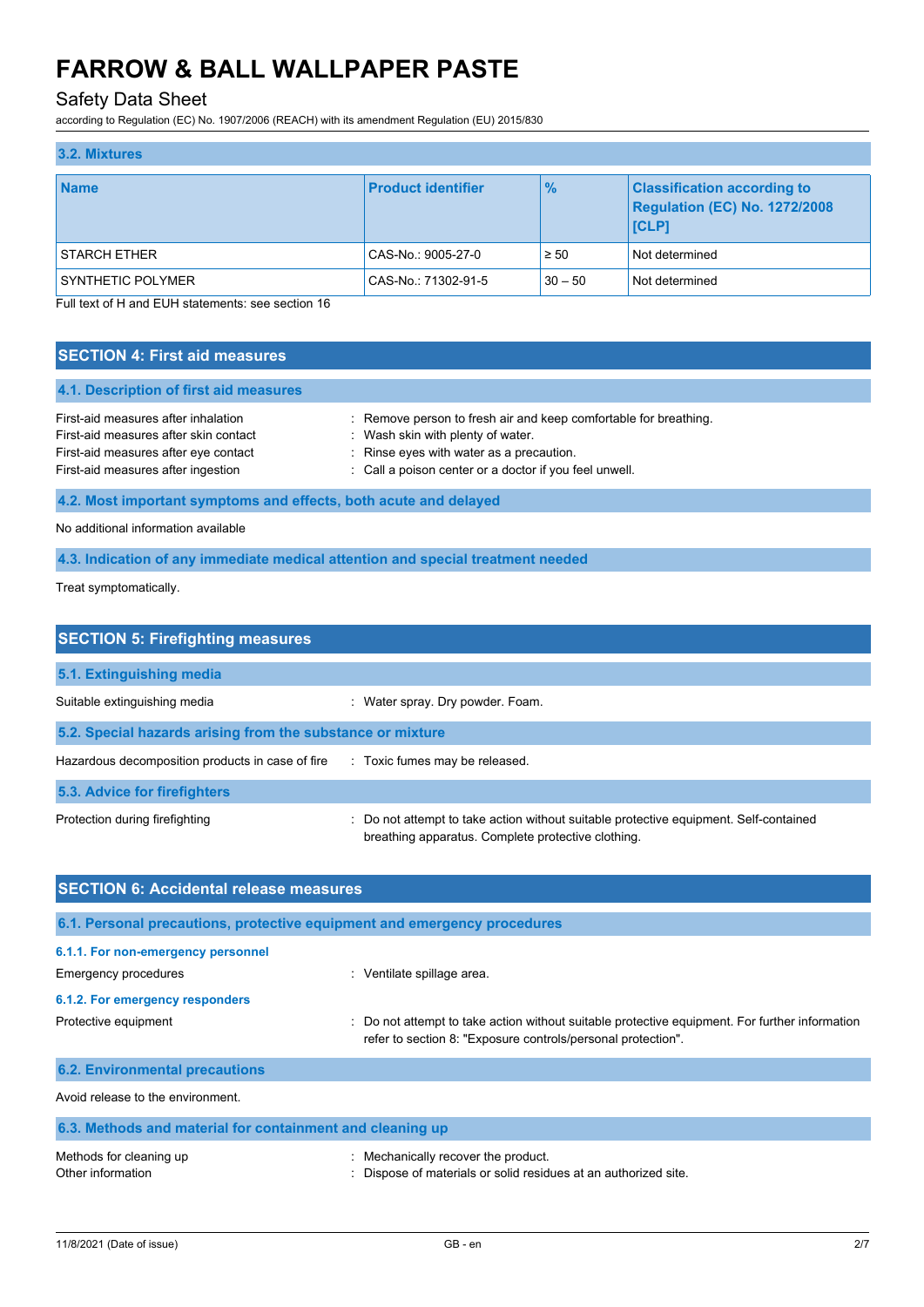# Safety Data Sheet

according to Regulation (EC) No. 1907/2006 (REACH) with its amendment Regulation (EU) 2015/830

#### **6.4. Reference to other sections**

For further information refer to section 13.

| <b>SECTION 7: Handling and storage</b>                            |                                                                                                                                                                                            |  |  |  |
|-------------------------------------------------------------------|--------------------------------------------------------------------------------------------------------------------------------------------------------------------------------------------|--|--|--|
| 7.1. Precautions for safe handling                                |                                                                                                                                                                                            |  |  |  |
| Precautions for safe handling<br>Hygiene measures                 | Ensure good ventilation of the work station. Wear personal protective equipment.<br>: Do not eat, drink or smoke when using this product. Always wash hands after handling the<br>product. |  |  |  |
| 7.2. Conditions for safe storage, including any incompatibilities |                                                                                                                                                                                            |  |  |  |
| Storage conditions                                                | : Store in a well-ventilated place. Keep cool.                                                                                                                                             |  |  |  |
| 7.3. Specific end use(s)                                          |                                                                                                                                                                                            |  |  |  |

No additional information available

### **SECTION 8: Exposure controls/personal protection**

#### **8.1. Control parameters**

#### **8.1.1 National occupational exposure and biological limit values**

No additional information available

#### **8.1.2. Recommended monitoring procedures**

No additional information available

#### **8.1.3. Air contaminants formed**

No additional information available

### **8.1.4. DNEL and PNEC**

No additional information available

**8.1.5. Control banding** No additional information available

**8.2. Exposure controls**

### **8.2.1. Appropriate engineering controls**

#### **Appropriate engineering controls:**

Ensure good ventilation of the work station.

### **8.2.2. Personal protection equipment**

**Personal protective equipment symbol(s):**



### **8.2.2.1. Eye and face protection**

**Eye protection:** Safety glasses

### **8.2.2.2. Skin protection**

**Skin and body protection:** Wear suitable protective clothing

**Hand protection:** Protective gloves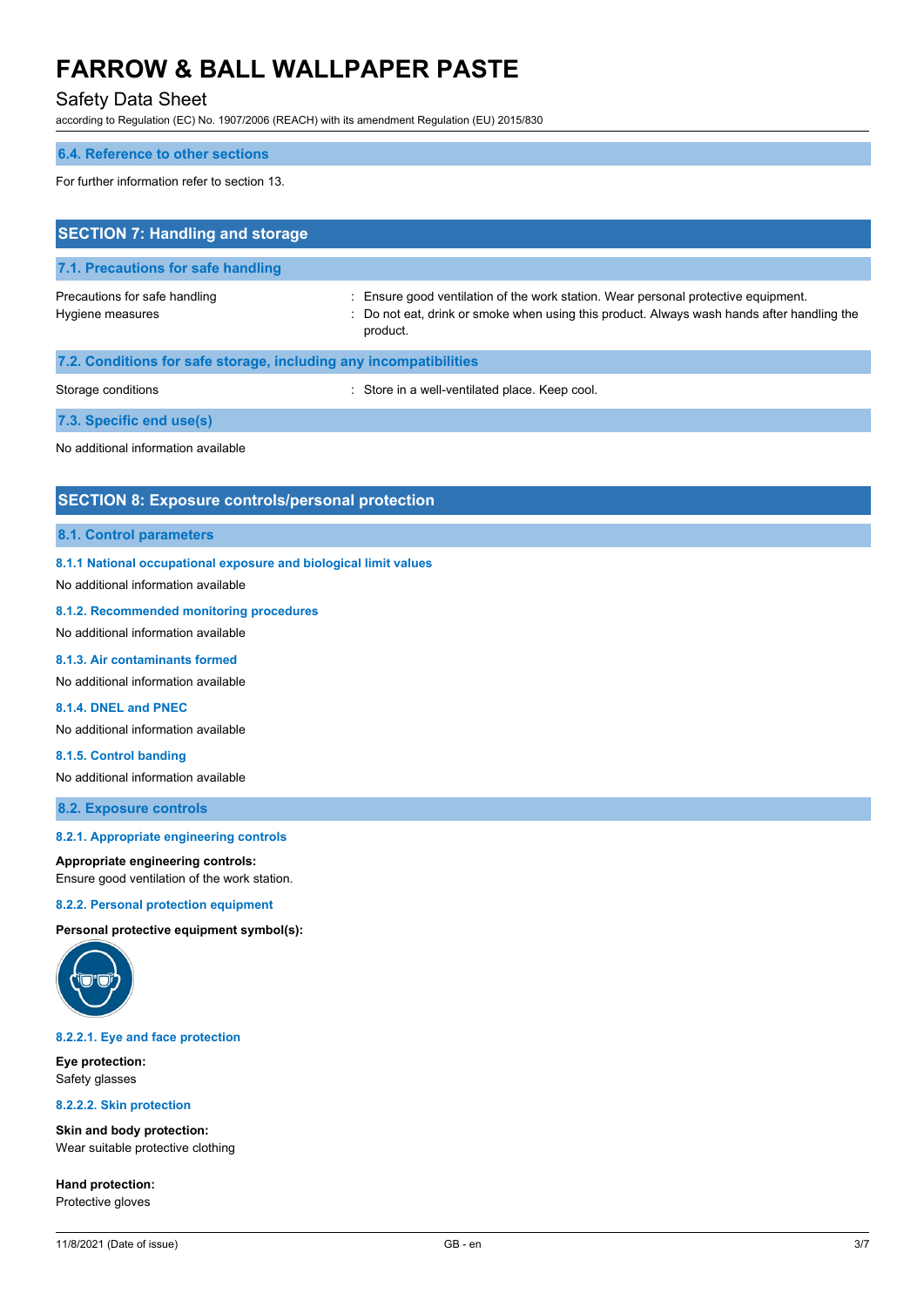# Safety Data Sheet

according to Regulation (EC) No. 1907/2006 (REACH) with its amendment Regulation (EU) 2015/830

#### **8.2.2.3. Respiratory protection**

#### **Respiratory protection:**

In case of insufficient ventilation, wear suitable respiratory equipment

#### **8.2.2.4. Thermal hazards**

No additional information available

#### **8.2.3. Environmental exposure controls**

#### **Environmental exposure controls:**

Avoid release to the environment.

# **SECTION 9: Physical and chemical properties**

#### **9.1. Information on basic physical and chemical properties**

| Physical state                                  | ٠ | Solid             |
|-------------------------------------------------|---|-------------------|
| Colour                                          |   | Off-white.        |
| Odour                                           |   | odourless         |
| Odour threshold                                 |   | No data available |
| рH                                              |   | $8.5 - 9.5$       |
| Relative evaporation rate (butylacetate=1)      |   | No data available |
| Melting point                                   |   | No data available |
| Freezing point                                  |   | Not applicable    |
| Boiling point                                   |   | No data available |
| Flash point                                     |   | Not applicable    |
| Auto-ignition temperature                       |   | Not applicable    |
| Decomposition temperature                       |   | No data available |
| Flammability (solid, gas)                       |   | Non flammable.    |
| Vapour pressure                                 |   | No data available |
| Relative vapour density at 20 °C                |   | No data available |
| Relative density                                |   | No data available |
| Solubility                                      |   | No data available |
| Partition coefficient n-octanol/water (Log Pow) |   | No data available |
| Viscosity, kinematic                            |   | Not applicable    |
| Viscosity, dynamic                              |   | No data available |
| Explosive properties                            |   | No data available |
| Oxidising properties                            |   | No data available |
| <b>Explosive limits</b>                         |   | Not applicable    |

#### **9.2. Other information**

No additional information available

### **SECTION 10: Stability and reactivity**

#### **10.1. Reactivity**

The product is non-reactive under normal conditions of use, storage and transport.

**10.2. Chemical stability**

Stable under normal conditions.

#### **10.3. Possibility of hazardous reactions**

No dangerous reactions known under normal conditions of use.

**10.4. Conditions to avoid**

None under recommended storage and handling conditions (see section 7).

**10.5. Incompatible materials**

No additional information available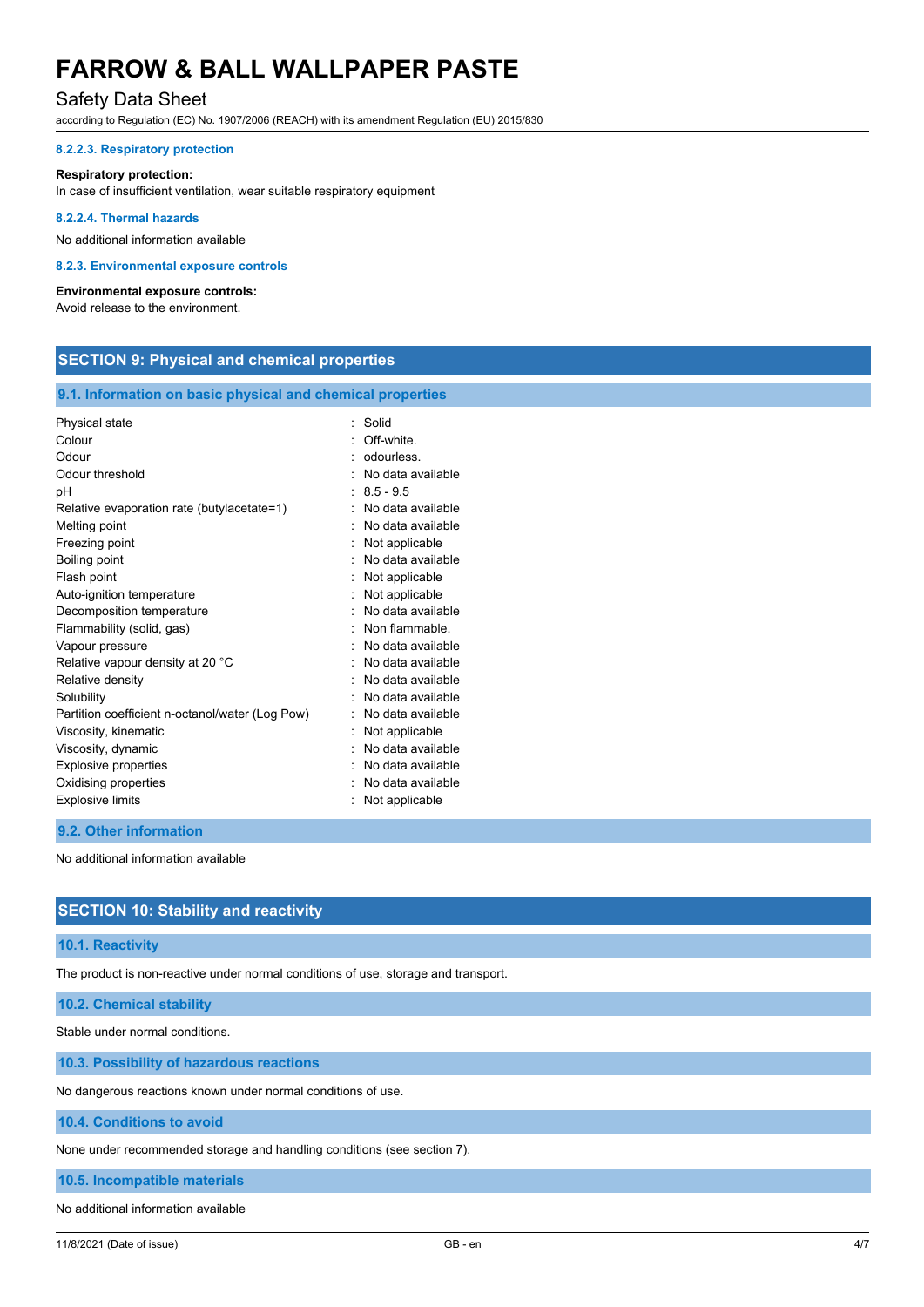# Safety Data Sheet

according to Regulation (EC) No. 1907/2006 (REACH) with its amendment Regulation (EU) 2015/830

# **10.6. Hazardous decomposition products**

Under normal conditions of storage and use, hazardous decomposition products should not be produced.

| <b>SECTION 11: Toxicological information</b> |                      |  |
|----------------------------------------------|----------------------|--|
|                                              |                      |  |
| 11.1 Information on toxicological effects    |                      |  |
| Acute toxicity (oral)                        | Not classified<br>۰. |  |
| Acute toxicity (dermal)                      | Not classified<br>۰  |  |
| Acute toxicity (inhalation)                  | Not classified<br>۰. |  |
| Skin corrosion/irritation                    | Not classified<br>۰. |  |
|                                              | pH: 8.5 - 9.5        |  |
| Serious eye damage/irritation                | : Not classified     |  |
|                                              | pH: 8.5 - 9.5        |  |
| Respiratory or skin sensitisation            | Not classified<br>٠  |  |
| Germ cell mutagenicity                       | Not classified<br>۰  |  |
| Carcinogenicity                              | : Not classified     |  |
| Reproductive toxicity                        | Not classified<br>٠. |  |
| STOT-single exposure                         | Not classified<br>٠  |  |
| STOT-repeated exposure                       | Not classified<br>٠  |  |
| Aspiration hazard                            | Not classified<br>٠  |  |
| <b>FARROW &amp; BALL WALLPAPER PASTE</b>     |                      |  |
| Viscosity, kinematic                         | Not applicable       |  |

| <b>SECTION 12: Ecological information</b>                    |                                                                                                                          |
|--------------------------------------------------------------|--------------------------------------------------------------------------------------------------------------------------|
| 12.1. Toxicity                                               |                                                                                                                          |
| Ecology - general                                            | The product is not considered harmful to aquatic organisms nor to cause long-term adverse<br>effects in the environment. |
| Hazardous to the aquatic environment, short-term<br>(acute)  | : Not classified                                                                                                         |
| Hazardous to the aquatic environment, long-term<br>(chronic) | : Not classified                                                                                                         |
| Not rapidly degradable                                       |                                                                                                                          |
| 12.2. Persistence and degradability                          |                                                                                                                          |
| No additional information available                          |                                                                                                                          |
| 12.3. Bioaccumulative potential                              |                                                                                                                          |
| No additional information available                          |                                                                                                                          |
| 12.4. Mobility in soil                                       |                                                                                                                          |
| No additional information available                          |                                                                                                                          |
| 12.5. Results of PBT and vPvB assessment                     |                                                                                                                          |
| No additional information available                          |                                                                                                                          |
| 12.6. Other adverse effects                                  |                                                                                                                          |
|                                                              |                                                                                                                          |

No additional information available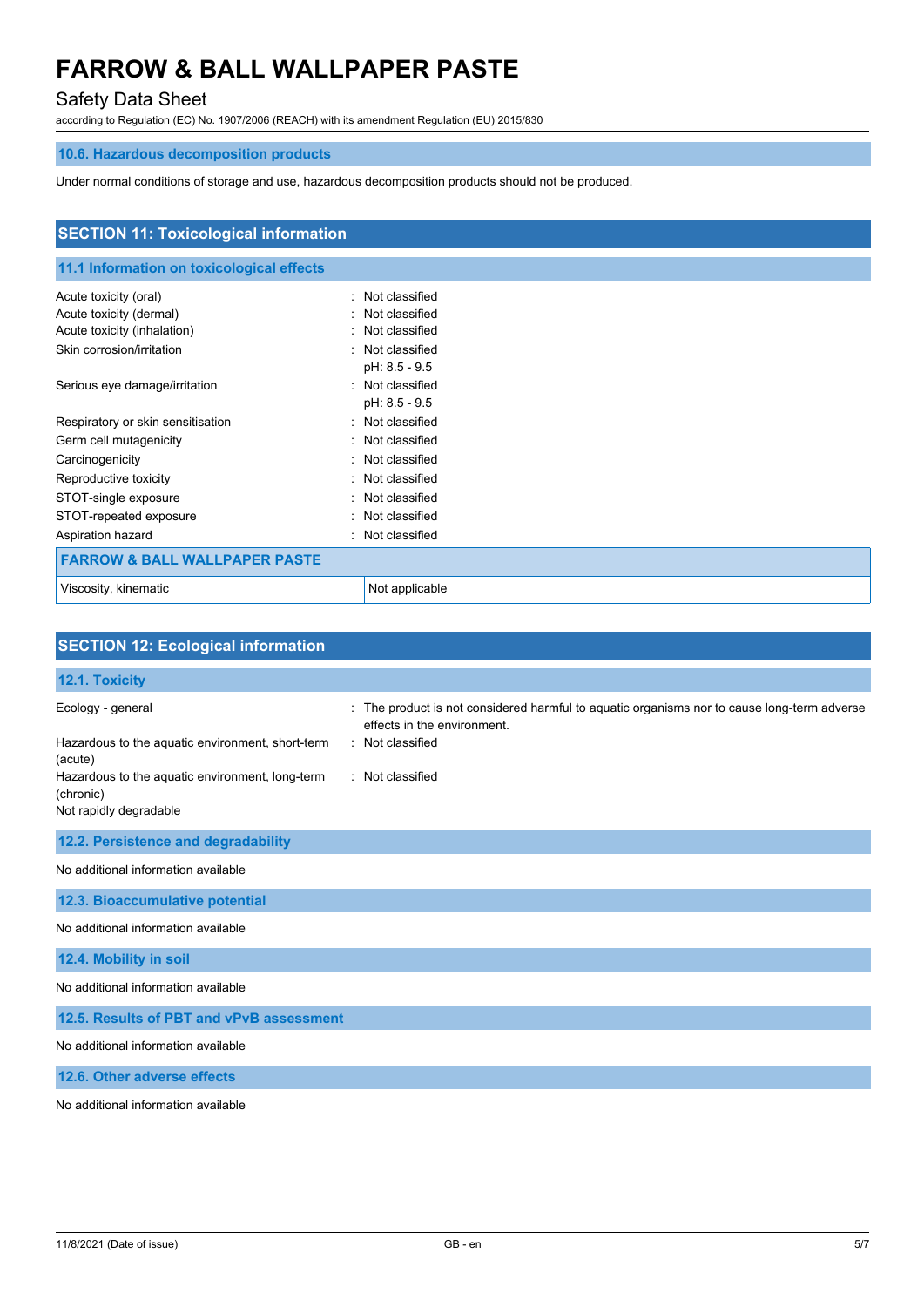# Safety Data Sheet

according to Regulation (EC) No. 1907/2006 (REACH) with its amendment Regulation (EU) 2015/830

# **SECTION 13: Disposal considerations**

#### **13.1. Waste treatment methods**

Waste treatment methods : Dispose of contents/container in accordance with licensed collector's sorting instructions.

### **SECTION 14: Transport information**

| In accordance with ADR / IMDG / IATA / ADN / RID |                |                |                |                |  |  |  |
|--------------------------------------------------|----------------|----------------|----------------|----------------|--|--|--|
| <b>ADR</b>                                       | <b>IMDG</b>    | <b>IATA</b>    | <b>ADN</b>     | <b>RID</b>     |  |  |  |
| 14.1. UN number                                  |                |                |                |                |  |  |  |
| Not applicable                                   | Not applicable | Not applicable | Not applicable | Not applicable |  |  |  |
| 14.2. UN proper shipping name                    |                |                |                |                |  |  |  |
| Not applicable                                   | Not applicable | Not applicable | Not applicable | Not applicable |  |  |  |
| 14.3. Transport hazard class(es)                 |                |                |                |                |  |  |  |
| Not applicable                                   | Not applicable | Not applicable | Not applicable | Not applicable |  |  |  |
| 14.4. Packing group                              |                |                |                |                |  |  |  |
| Not applicable                                   | Not applicable | Not applicable | Not applicable | Not applicable |  |  |  |
| <b>14.5. Environmental hazards</b>               |                |                |                |                |  |  |  |
| Not applicable                                   | Not applicable | Not applicable | Not applicable | Not applicable |  |  |  |
| No supplementary information available           |                |                |                |                |  |  |  |

**14.6. Special precautions for user**

#### **Overland transport**

Not applicable

#### **Transport by sea**

Not applicable

### **Air transport**

Not applicable

# **Inland waterway transport**

Not applicable

#### **Rail transport**

Not applicable

**14.7. Transport in bulk according to Annex II of Marpol and the IBC Code**

### Not applicable

# **SECTION 15: Regulatory information**

**15.1. Safety, health and environmental regulations/legislation specific for the substance or mixture**

#### **15.1.1. EU-Regulations**

Contains no REACH substances with Annex XVII restrictions

Contains no substance on the REACH candidate list

Contains no REACH Annex XIV substances

Contains no substance subject to Regulation (EU) No 649/2012 of the European Parliament and of the Council of 4 July 2012 concerning the export and import of hazardous chemicals.